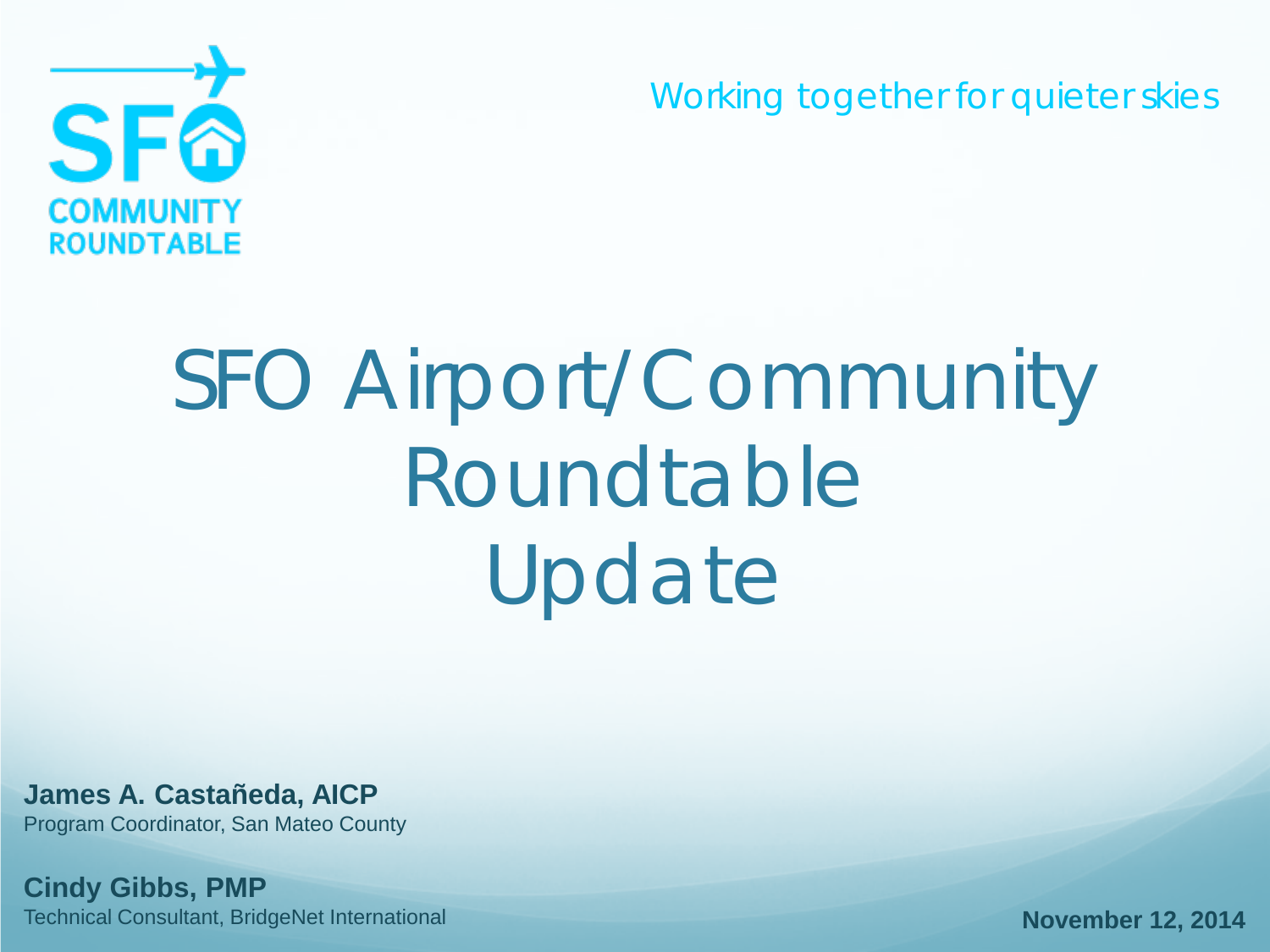

# SFO Roundtable

### **Background**

- 19 Member Cities
	- Elected officials
- Stakeholder involvement
	- FAA TRACON
	- FAA SFO Tower
	- Airlines
	- FAA ADO
	- SFO Noise Office
- Operational for 33 years

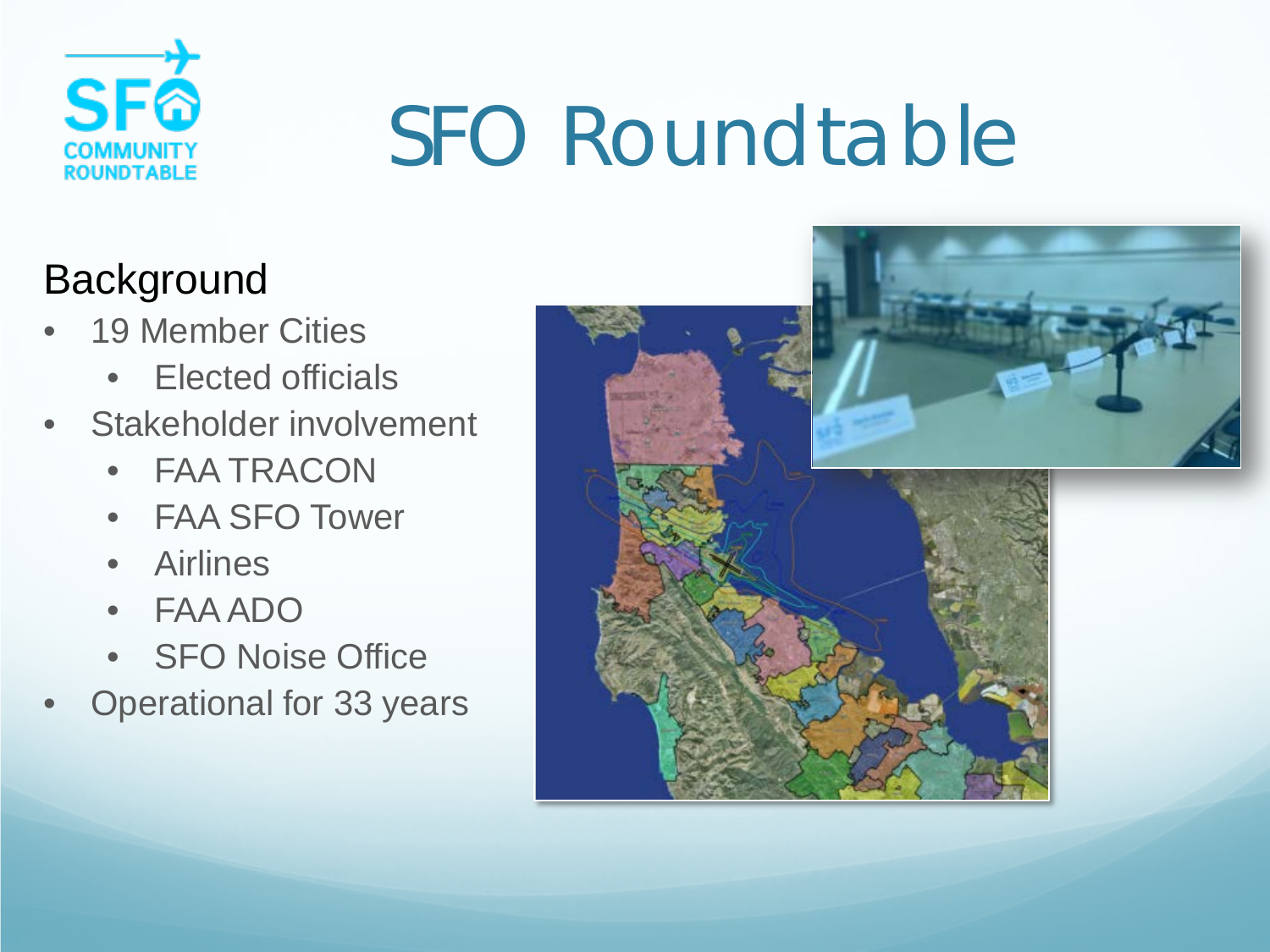



#### 2014 Flights, through Sept 2014

- 324,706 total operations
- 251,357 air carrier
- 35,609,189 passengers
- Approx. 1,050 flights per day

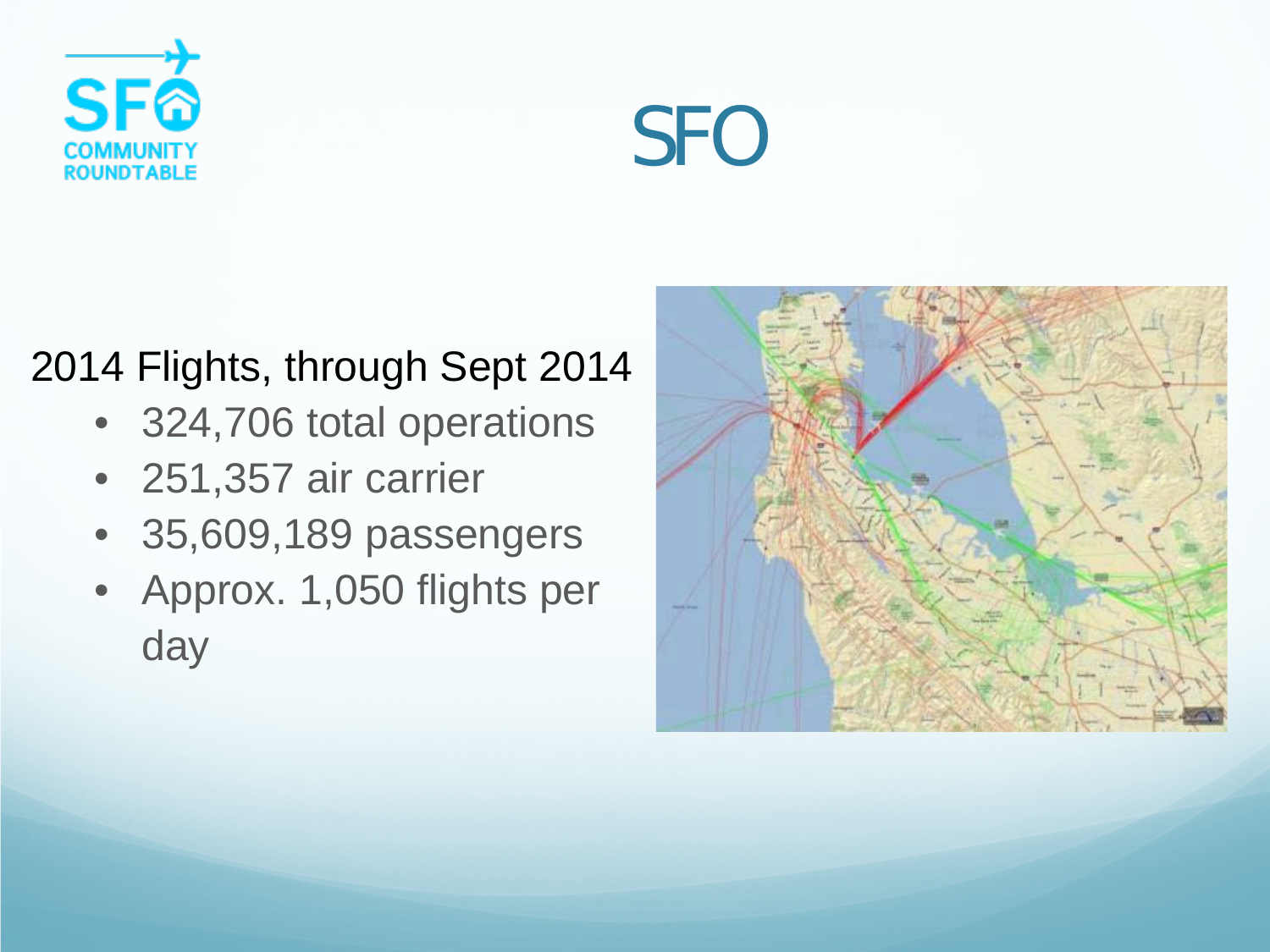

### Departures

#### Brisbane Community

- PORTE Departure
- Primarily flights to Southern California destinations
- Pilot education outreach



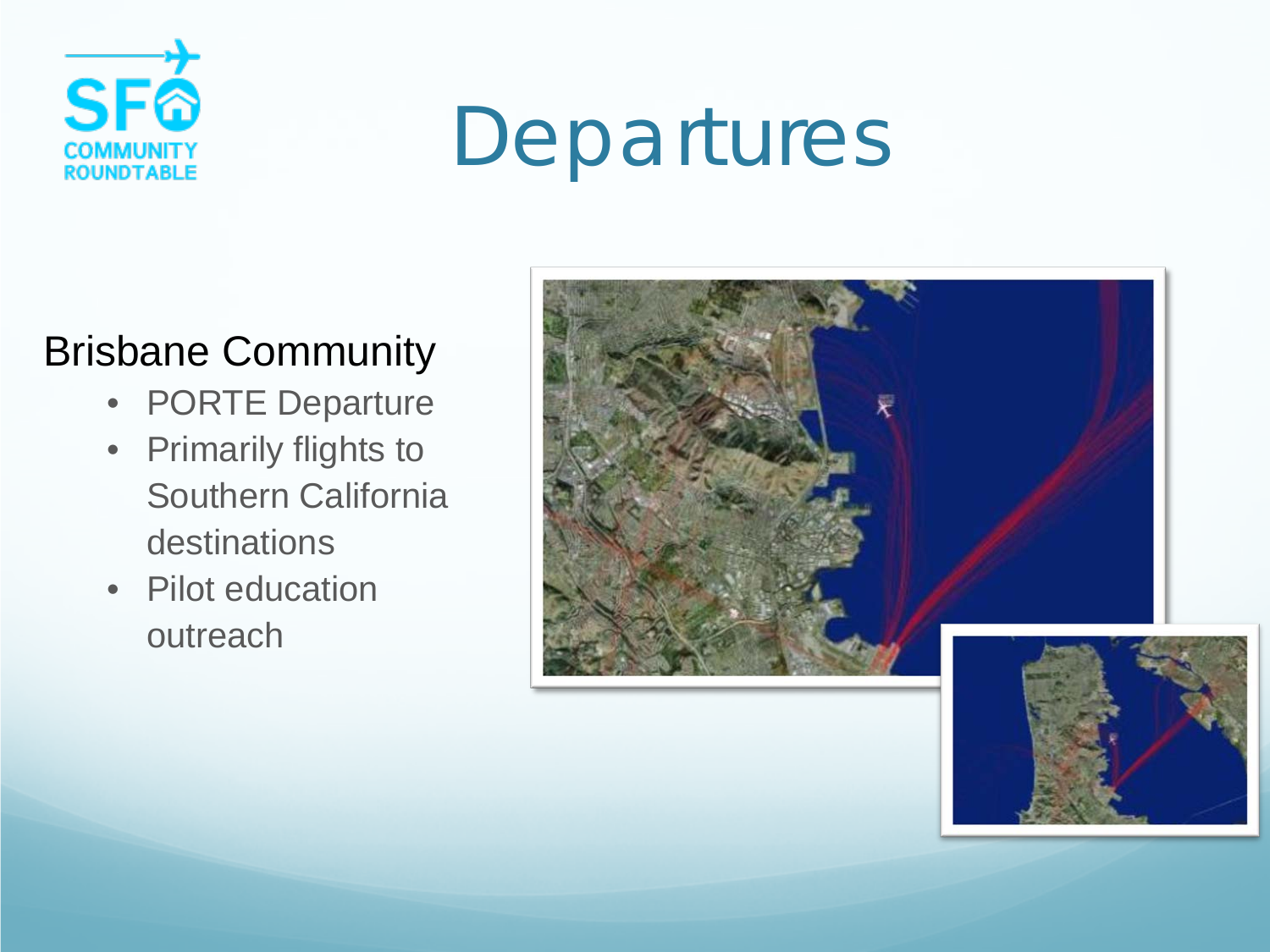

### Arrivals

### Woodside and Portola Valley Community

- Flights over varying terrain
- Active Communities
- Oceanic Arrivals
- Vectored Flights

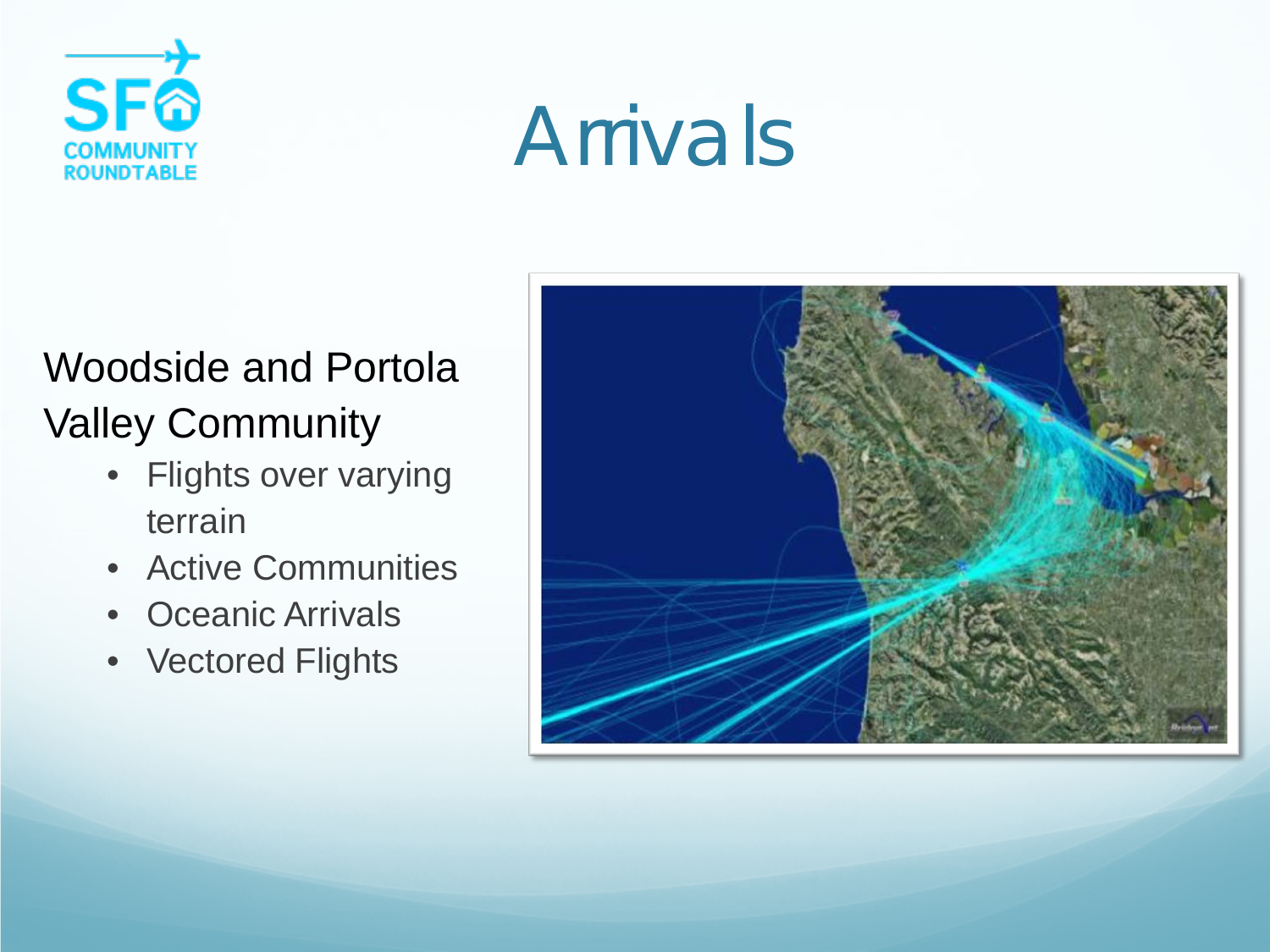

### **Metroplex**

### Bay Area OAPM (Metroplex)

- Environmental Review FONSI ROD published July '14
- Noise as consideration
	- North county departures to Southern California
	- South county arrivals
- Managing expectations
- Suit filed against FAA by residents in south county

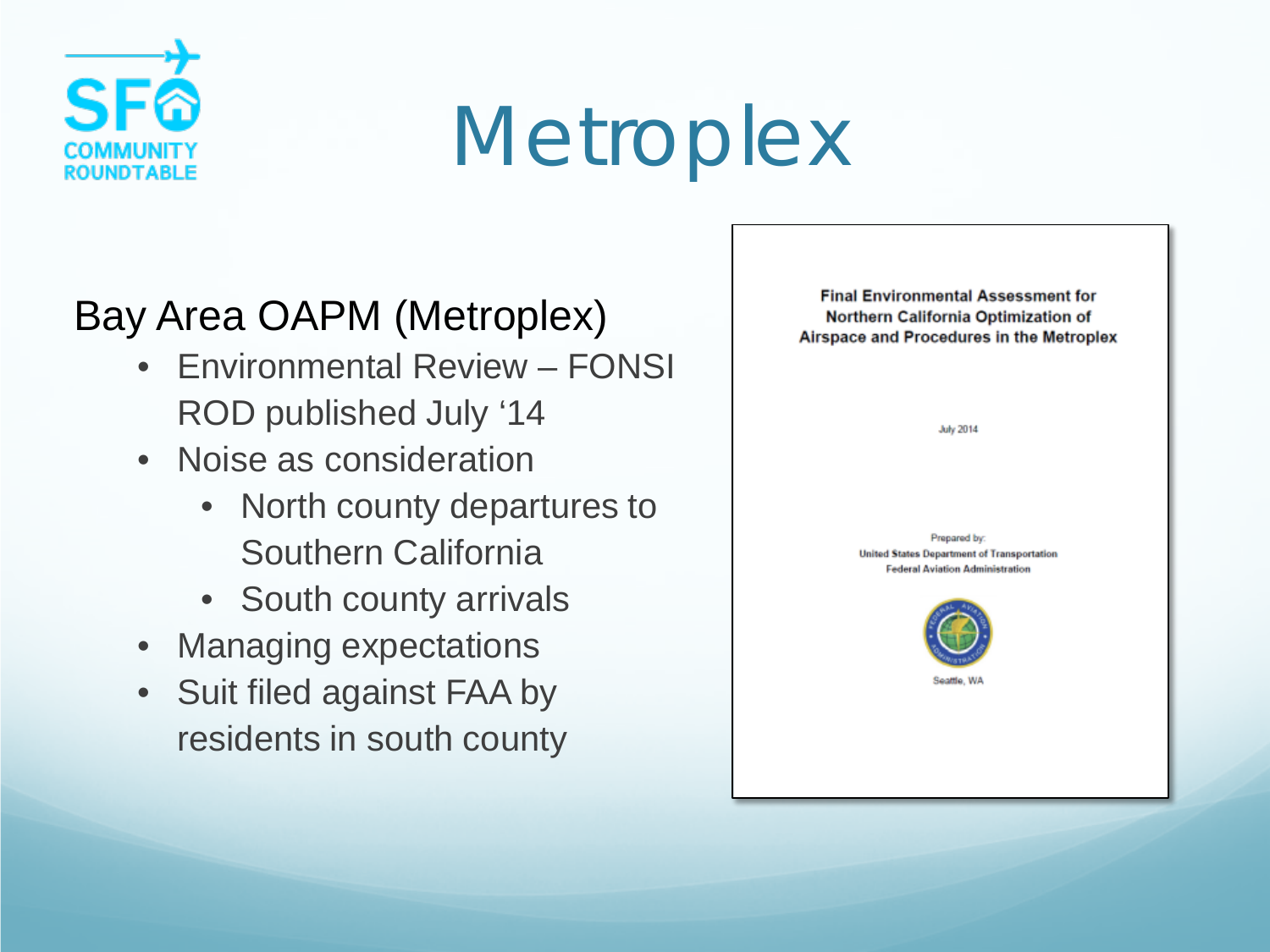

### **Metroplex**

#### Bay Area OAPM (Metroplex)

- Roundtable Concerns
	- Procedures not published in EA
	- Dispersion versus concentration for arriving flights
	- Noise impact in communities outside 65 CNEL

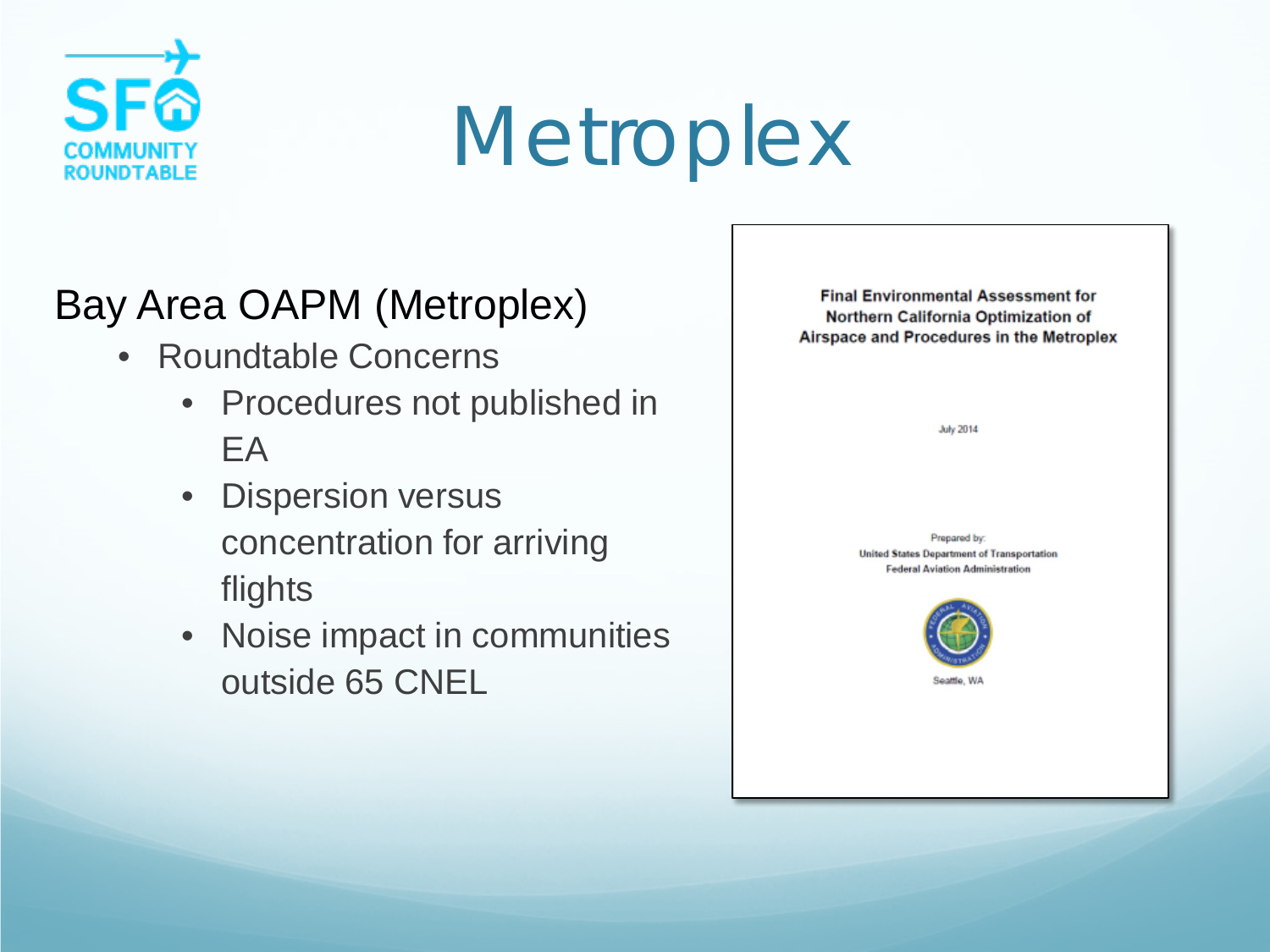

# Work Program

#### Annual Work Program

- Make information accessible to members and the community with separate website: **sforoundtable.org**
- Communicate with other Roundtable organizations and increase SFO Roundtable presence on a national level
- Dovetail with SFO noise office to work on items including:
	- Fly Quiet
	- Pilot outreach and education
- Research current and future procedures available for noise abatement
- Monitor procedures for effectiveness
- Monitor state and federal legislation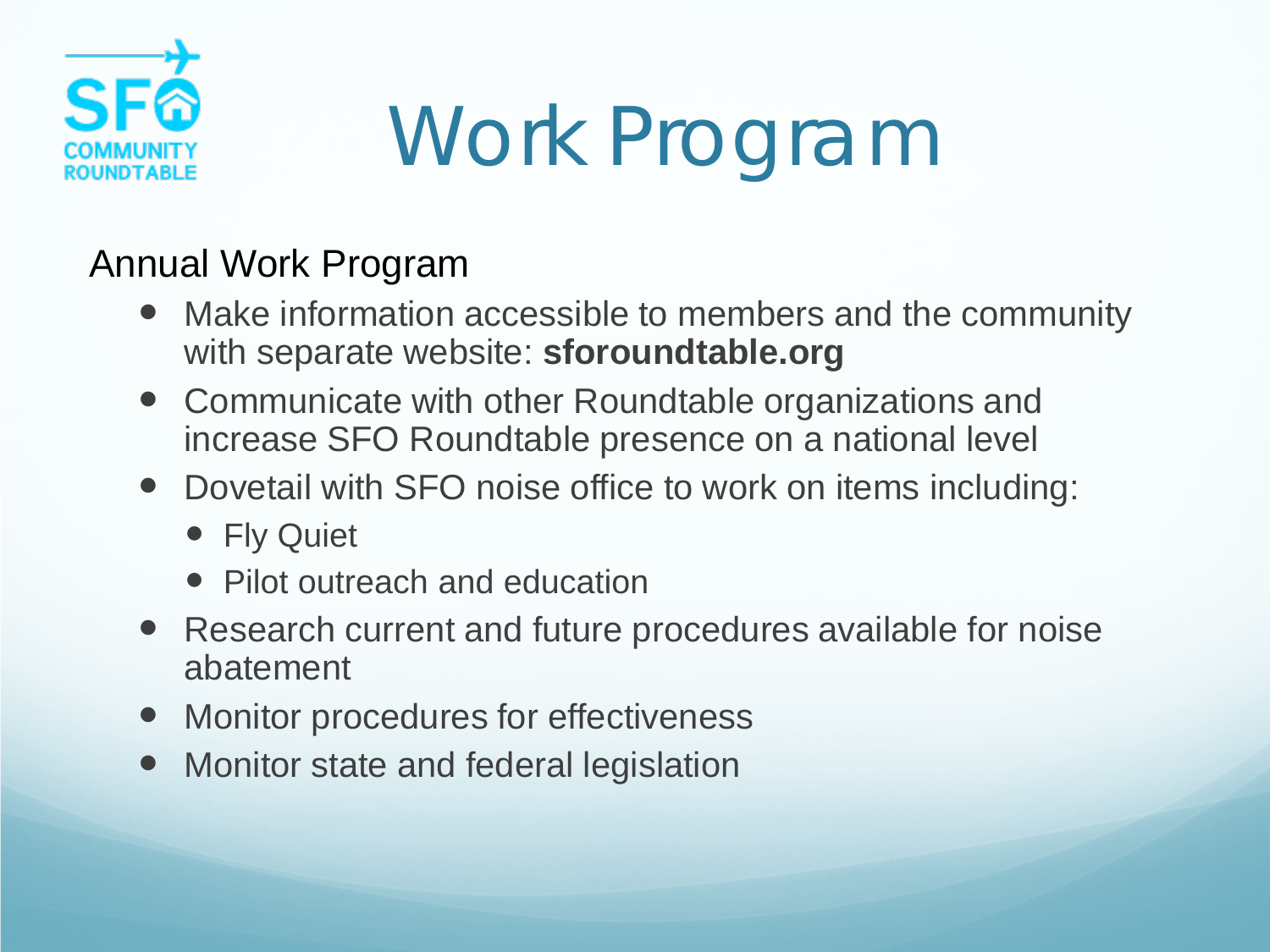

# Work Program Subcommittees

### Subcommittee Assignments

- Use subcommittees to discuss issues in detail
	- Work Program
	- Technical issues
	- Fly Quiet
- Encouraging standing subcommittees for north county and south county issues for 2015
- Meet as required